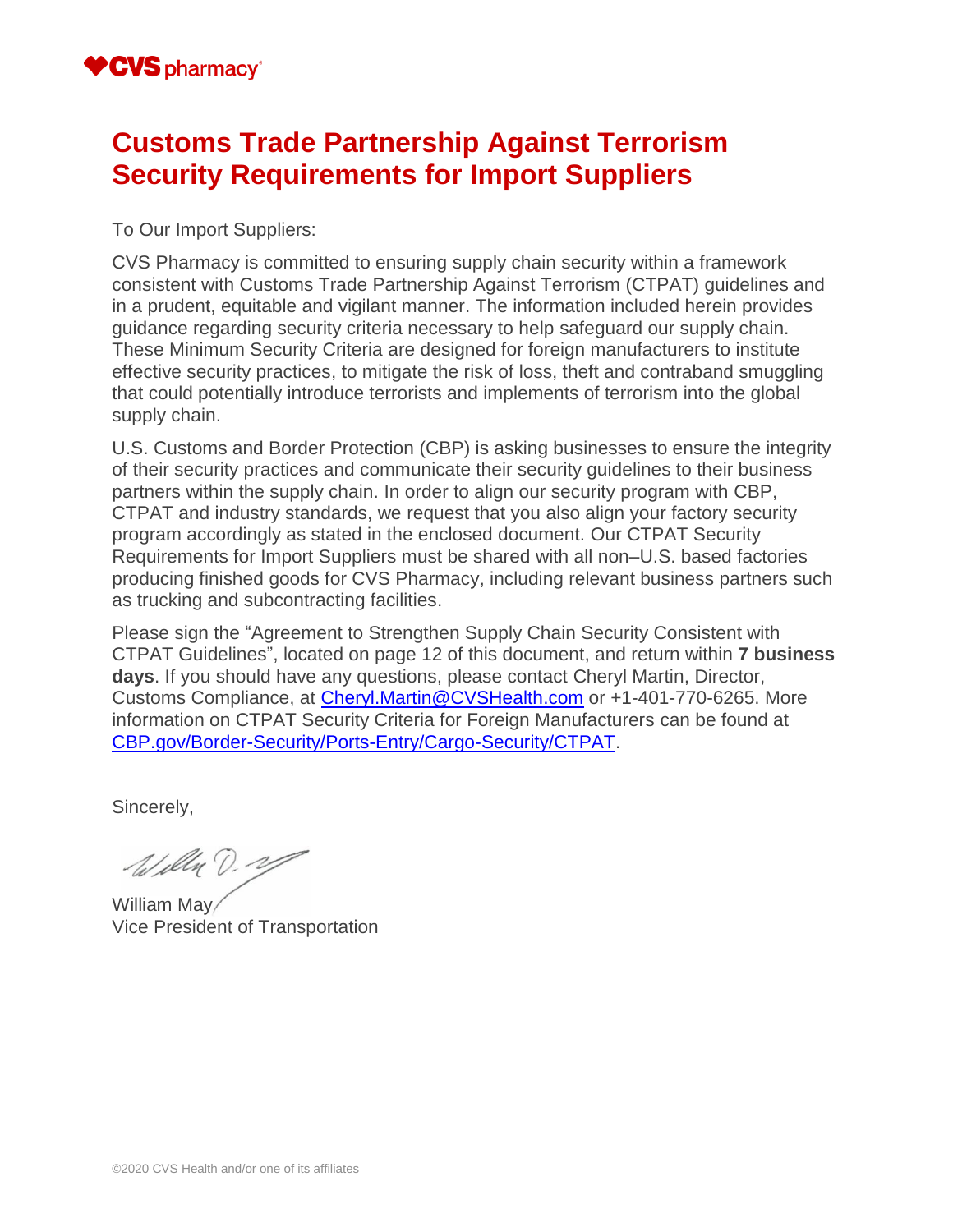# **CVS Pharmacy CTPAT Security Audit Program**

#### **Overview**

To verify CTPAT compliance at the point of origin within the CVS Pharmacy supply chain, all manufacturing facilities, including subcontracting facilities that produce finished goods where CVS Pharmacy is the Importer of Record (i.e., the direct importer), are subject to onsite security audits. It is a CVS Pharmacy expectation that all supplier factories that fit within these criteria ensure they continually meet the **CVS Pharmacy CTPAT Security Requirements for Import Suppliers** (pp. 4–11). Ensuring that supplier factories consistently adhere to all of the CTPAT Minimum Security Criteria presented throughout this document can reduce the frequency of security audits and the need for corrective action, thus reducing additional expenses for the supplier factory. Language regarding CTPAT and our expectations has been added to the terms and conditions of our import purchase order. A copy of our purchase order terms and conditions can be found at [CVSSuppliers.com.](http://www.cvssuppliers.com/)

#### **Supplier Factory Business Partner Responsibilities**

Supplier factories are also responsible for ensuring that any of their subcontracting facilities that produce finished goods for CVS Pharmacy are in full compliance with the **CVS Pharmacy CTPAT Security Requirements for Import Suppliers**. Additionally, supplier factories must also provide **Over-the-Road CTPAT Guidelines** (pp. 10–11) to all truck drivers responsible for transporting CVS Pharmacy cargo.

#### **Third-Party Audit Service Provider**

**UL's Responsible Sourcing group**, a division of Underwriters Laboratories LLC ("UL"), is the exclusive third-party audit provider for the CVS Pharmacy CTPAT Security Audit program. CVS Pharmacy uses UL's **Facility Security Template (FaST)** to conduct security audits in accordance with CBP's CTPAT Minimum Security Criteria for Foreign Manufacturers and best practice recommendations. UL will contact the supplier on behalf of CVS Pharmacy to register factory-related information into its system and will also notify the supplier when its factory is selected for a FaST audit.

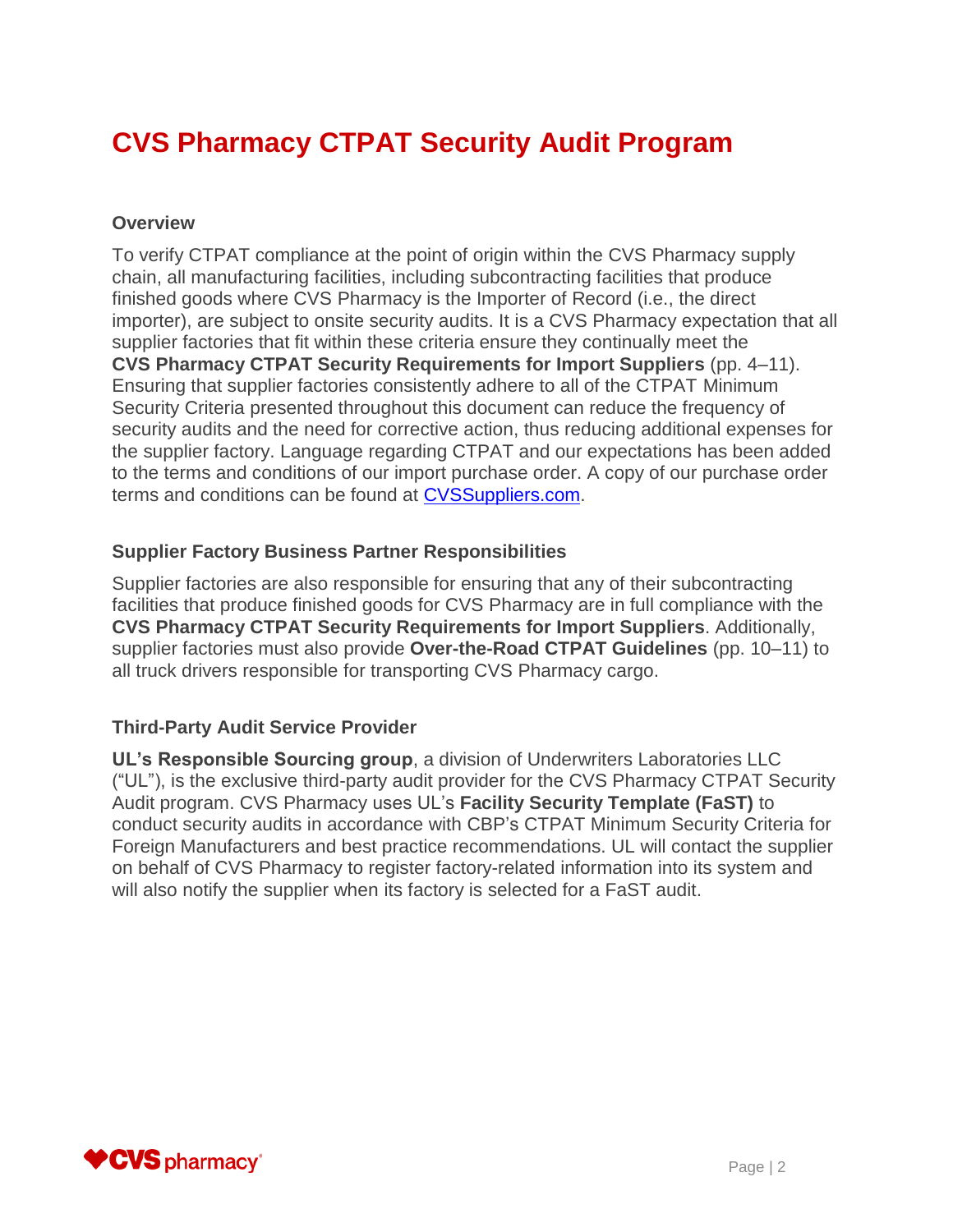#### **Preparing for a FaST Audit**

The **CVS Pharmacy CTPAT Security Requirements for Import Suppliers** must be communicated to all appropriate personnel who work in factories producing goods where CVS Pharmacy is the Importer of Record. Factories are responsible for creating and maintaining records of all procedures, logs, training and other applicable documentation relating to CTPAT security. Ensuring that supplier factories are in full compliance and are maintaining documentation for all of CBP's CTPAT Security Criteria for Foreign Manufacturers will increase the likelihood of a successful FaST audit.

#### **FaST Audit Remediation**

Factories with audit results that do not meet the CVS Pharmacy CTPAT security standards may be subject to a Corrective Action / Preventative Action (CAPA) plan at the supplier's expense. The purpose of the CAPA is to assist factories in correcting any CTPAT security deficiencies. Suppliers are required to partner with their factories during the CAPA process to ensure all requirements are met.

#### **Forced Labor / Countering America's Adversaries Through Sanctions Act**

In August 2017, U.S. President Trump signed into law a bill that imposed sanctions against North Korea (D.P.R.K.). Under the new law, there is now a presumption that any goods, wares, merchandise and articles made by North Korean citizens or nationals anywhere in the world should be considered goods made by forced labor. As a result, CBP is authorized to seize any shipment destined to the United States that is believed to have been made with forced and/or prison labor.

All suppliers and factories that produce goods for CVS Pharmacy are responsible for ensuring their factories do not employ North Korean citizens or nationals. The presence of North Korean labor will therefore be considered a Zero Tolerance finding for both Social Compliance and CTPAT Security audits. See [CBP.gov/Trade/Programs-](https://www.cbp.gov/trade/programs-administration/forced-labor)[Administration/Forced-Labor](https://www.cbp.gov/trade/programs-administration/forced-labor) for more information on forced labor.

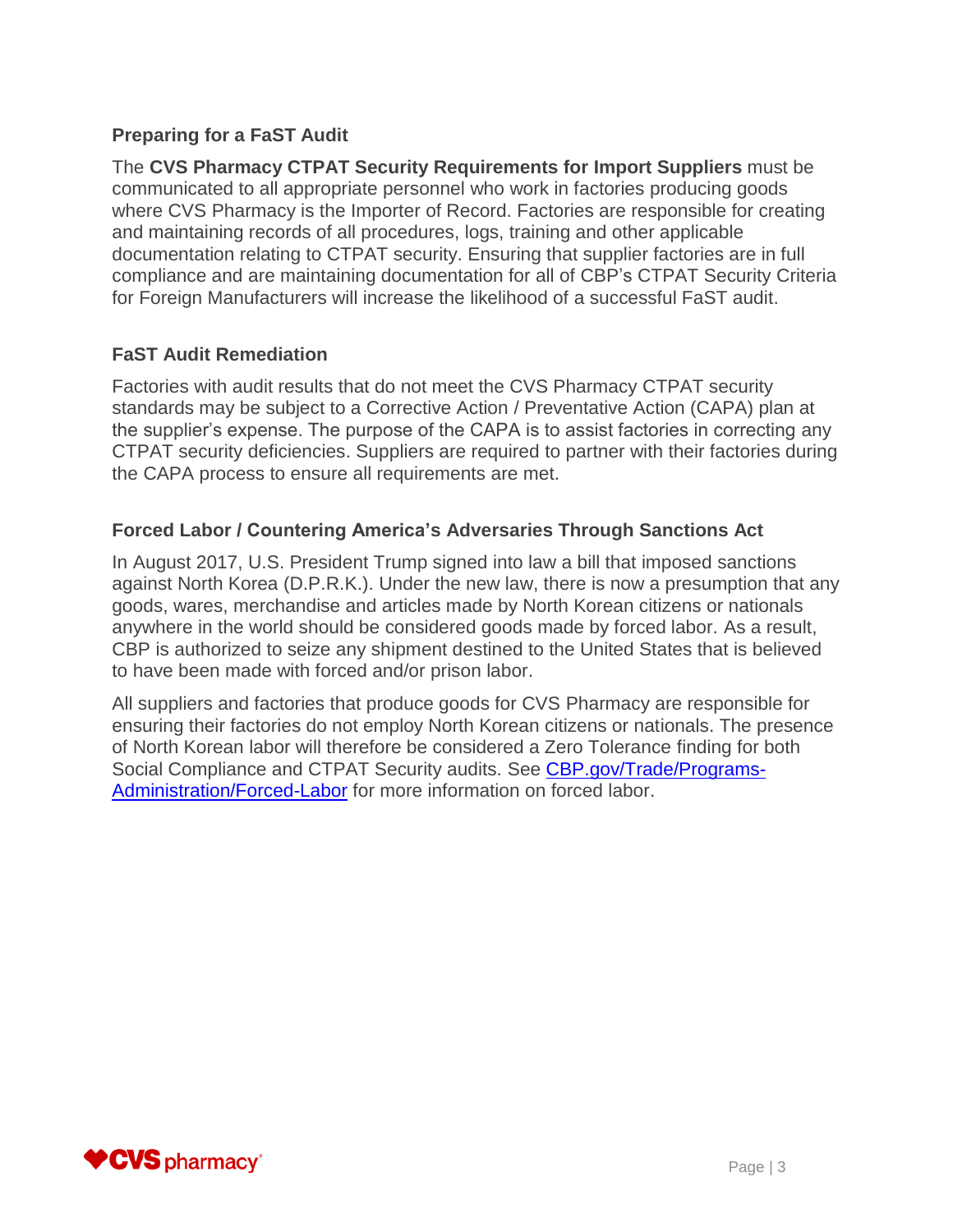## **CVS Pharmacy CTPAT Security Requirements for Import Suppliers**

#### **Business Partner Requirements**

Foreign manufacturers must have written and verifiable processes for the selection of business partners, including truckers, subcontracting facilities and import product suppliers (e.g., parts and raw material suppliers), and they must develop and implement a sound plan to enhance security procedures.

*Minimum Requirements:*

- Signed and dated documentation of having communicated the CVS Pharmacy CTPAT Security Requirements for Import Suppliers to relevant business partners of the factory.
	- **NOTE:** Business partners include subcontracted manufacturing facilities producing finished goods for CVS Pharmacy (if applicable) and truckers responsible for transporting the cargo.
- Maintain an active list of the factory's business partners **eligible** for CTPAT, indicating whether or not the business partners are **active members** of CTPAT.
	- **NOTE:** Please visit [CBP.gov/Border-Security/Ports-Entry/Cargo-](https://www.cbp.gov/border-security/ports-entry/cargo-security/ctpat)[Security/CTPAT](https://www.cbp.gov/border-security/ports-entry/cargo-security/ctpat) for more information on CTPAT eligibility.
- Business partners of the factory **not** eligible for CTPAT must be required to demonstrate in writing that they are complying with CTPAT Minimum Security Criteria.
- Based on risk, reviews of the business partners' processes and facilities should be conducted on a periodic basis via site visits, a questionnaire or similar means.

#### **Cybersecurity**

Cybersecurity is the key to safeguarding intellectual property, customer information, financial data and employee records, among other assets. Facilities must have comprehensive written cybersecurity policies and/or procedures to protect information technology systems.

- Have a written cybersecurity policy and/or procedures to protect information technology.
- Install sufficient software/hardware protection from malware (e.g., viruses, spyware).
- Ensure security software is current and receives regular updates.
- Have a business resumption plan in place that addresses how to retrieve data in the event of a catastrophic event or emergency.

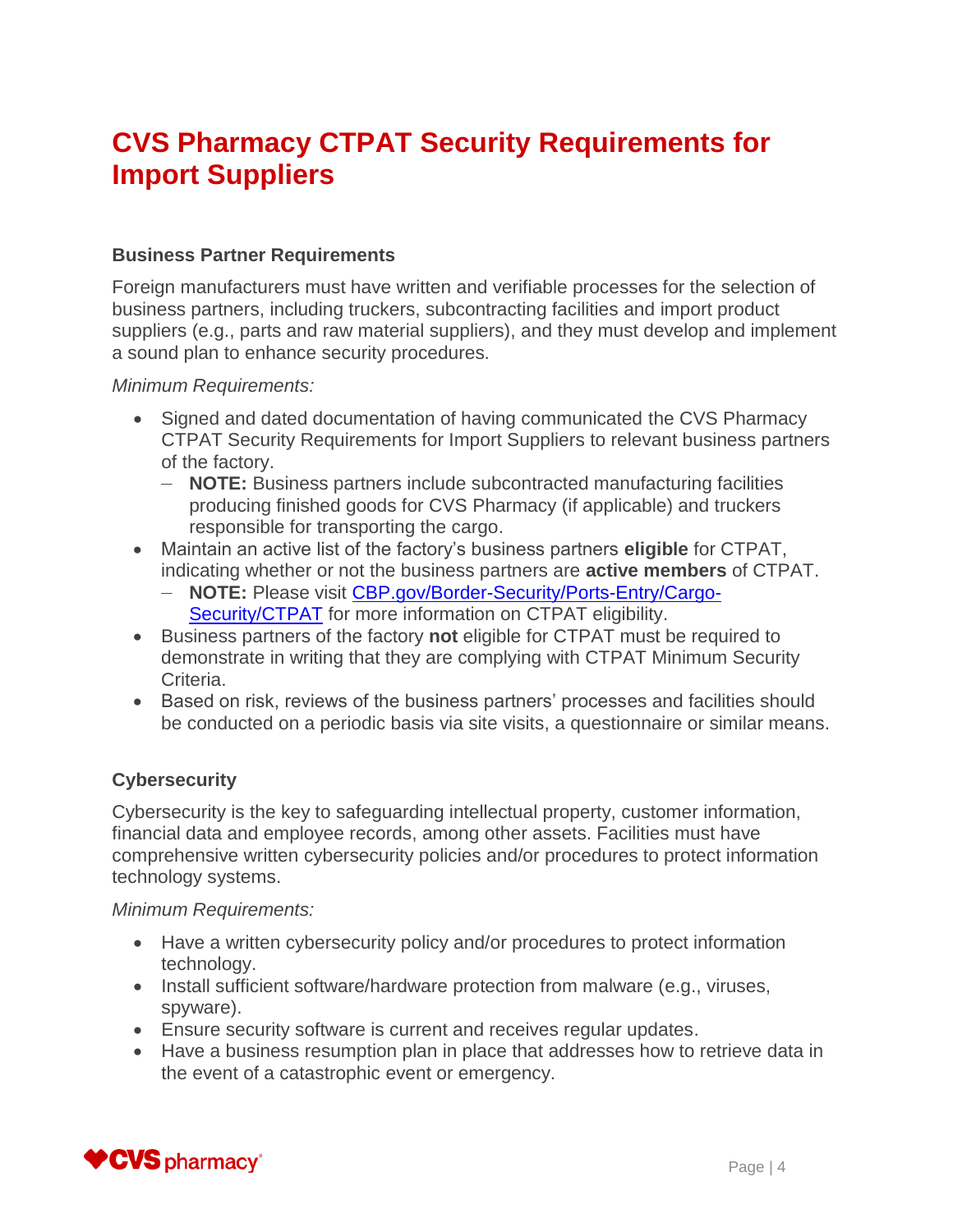- Regularly test and document the security of the IT infrastructure; if vulnerabilities are found, corrective action must be implemented and documented.
- Individuals with access to Information Technology systems must have individually assigned accounts.
- Procedures must state that system passwords must be changed at a minimum every **90 days**.
- Access to company technology must be limited to the job responsibilities of each employee.
- Procedures must address how both to identify and discipline employees for the abuse of technology, including improper access, tampering and altering of business data.
- Cybersecurity policies and procedures should include measures to prevent the use of counterfeit or improperly licensed technological products.
- Procedures must state that system data must be backed up on a regular basis. CBP has recommended as a best practice that system data should be backed up daily.
- Facility must take regular inventory of all media, hardware or other IT equipment.

#### **Container Security**

Procedures must be in place to verify the physical integrity of the container and/or truck structure prior to stuffing, to include the reliability of the locking mechanisms used on the doors.

- A Seven-Point Inspection (see **Exhibit A**) must be conducted prior to loading all containers, including: Front Wall, Left Side, Right Side, Floor, Ceiling/Roof, Inside/Outside Doors, Outside/Undercarriage.
	- **NOTE:** Seven-Point Inspection records for each container must be maintained for at least **90 days**. CBP has recommended as a best practice to maintain these records for at least 12 months.
- Container inspection must include inspection of doors, handles, rods, hasps, rivets, brackets and all other parts of a container's locking mechanism for tampering or hardware inconsistencies.
	- **NOTE:** This inspection must be documented and maintained for at least **90 days**.
- Containers must be stored in a secure area to prevent unauthorized access and/or manipulation.
- Procedures must be in place for reporting and neutralizing unauthorized entry into containers or container storage areas.
- An ISO 17712 high-security bolt seal must be used on all containers bound for the U.S. (see **Exhibit B**).
	- **NOTE:** For full-container-load (FCL) CVS Pharmacy shipments, an ISO 17712 high security seal will be provided by the ocean carrier.

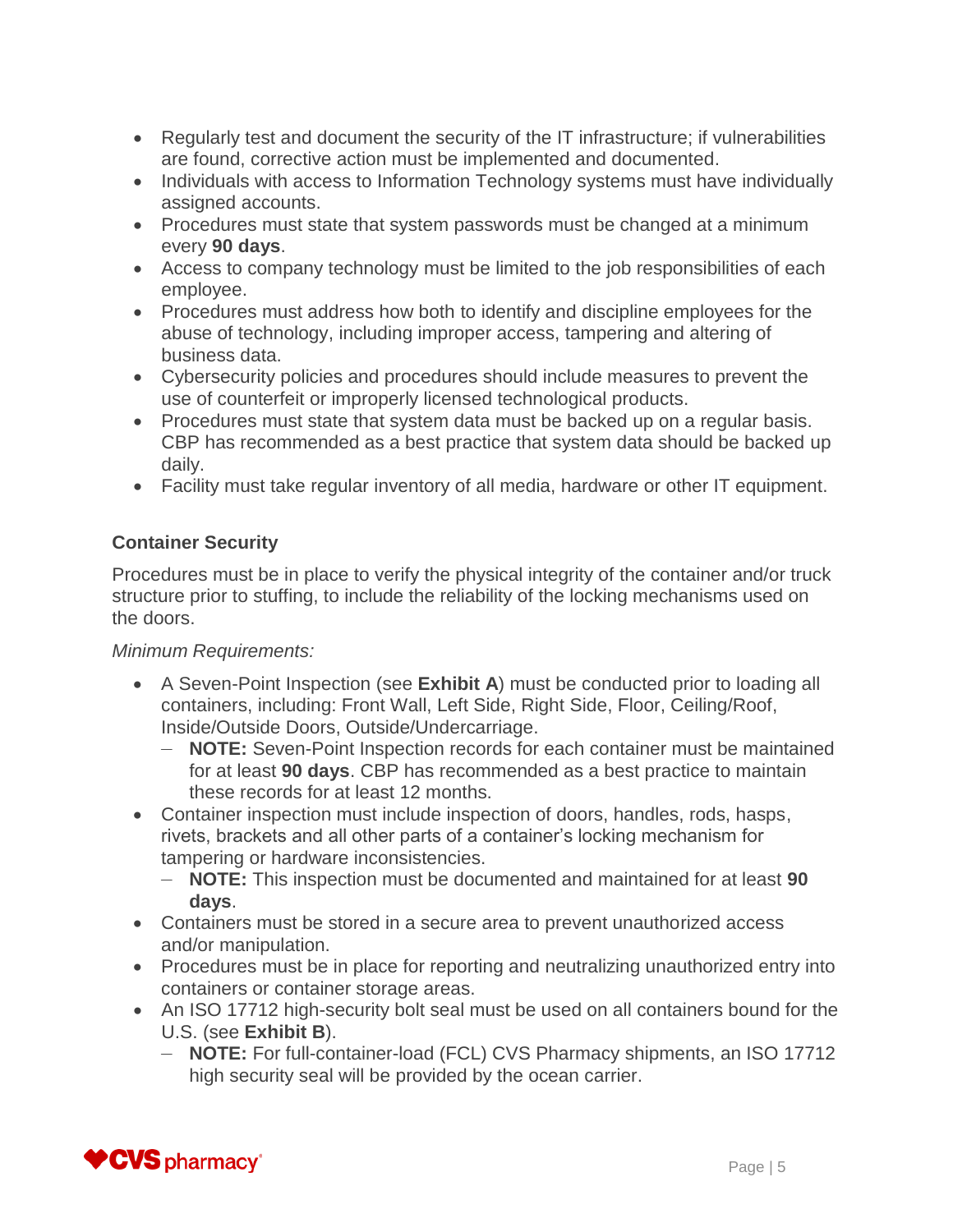- Written procedures must stipulate how seals are controlled and affixed to loaded containers, including procedures for how to recognize and report compromised seals and containers. Additionally, these procedures must include the **VVTT** process:
	- **V:** *View* the seal and container locking devices to ensure no physical damage.
	- **V:** *Verify* that the seal number matches the shipping documentation.
	- **T:** *Tug* on the seal to ensure it is affixed properly.
	- **T:** *Twist* and turn the seal to ensure it does not unscrew.
- Only designated employees (preferably management) should be allowed to distribute container seals for integrity purposes.
- Seals must be stored in a designated and locked area (e.g., drawer or cabinet) during the loading process or anytime they are not in use. This storage area should be clearly marked as "Seals Only".
- All seals and container numbers should be recorded and maintained in a log for at least **90 days**. CBP has recommended as a best practice to maintain seal and container numbers for at least 12 months.
- Less-than-container-load (LCL) shipments bound for the CVS Pharmacy Container Freight Station / Consolidator must have an adequate temporary seal or lock affixed to the truck/trailer to secure the cargo while in transit.
- Written procedures must be in place that outline what to do if a credible (or detected) threat to the security of a shipment or container is discovered. The facility must alert any business partners that may be affected and any law enforcement agencies, as appropriate.
- An outbound shipment log (**Exhibit C**) must be used to record details of all shipments departing the facility. Outbound shipment logs should be maintained for at least **90 days**.

#### **Procedural Security**

Protocols for the handling of incoming and outgoing goods must include protection against the introduction, exchange or loss of any legal or illegal material. It is recommended that procedures be written to help maintain a uniform process over time.

- A documented security policy should be in place that includes all elements of the CTPAT Minimum Security Criteria for Foreign Manufacturers (refer to [CBP.gov/Border-Security/Ports-Entry/Cargo-Security/CTPAT\)](https://www.cbp.gov/border-security/ports-entry/cargo-security/ctpat).
- All incoming commercial vehicles, including the driver, must be identified, confirmed for valid purpose upon entry and documented in a driver log.
- Only security officers or designated personnel, not responsible for loading, should be allowed to inspect the container during both the loading and unloading processes.
- Written work instructions for security guards should be part of the factory policy.
- All cartons must be properly marked, weighed and counted.
- Documented written procedures must be in place for:

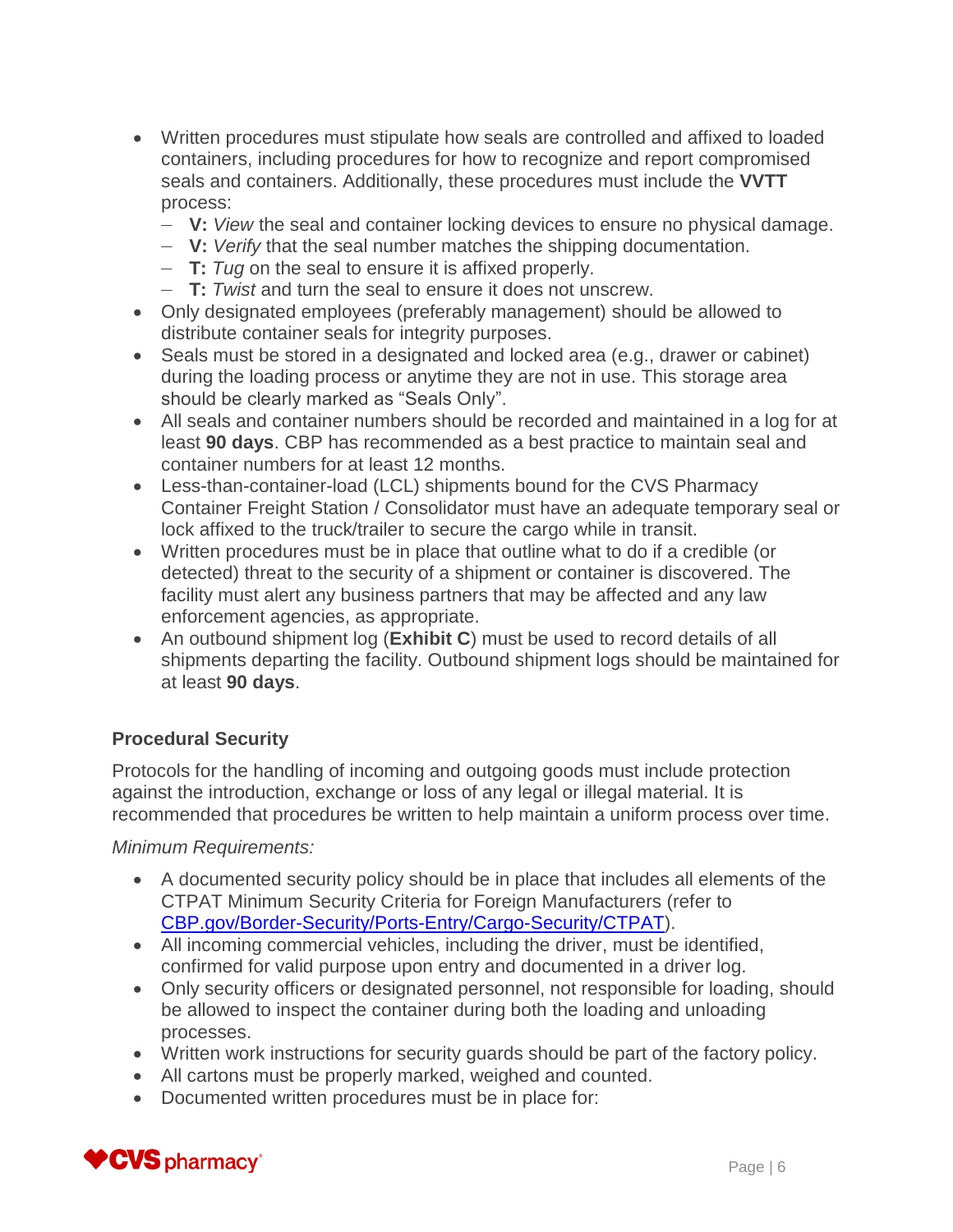- Verifying seals on containers, trailers and railcars.
	- **NOTE:** Seal numbers should be electronically printed on the bill of lading.
- Verifying, detecting and reporting both overages and shortages.
- Tracking the timely movement of incoming and outgoing goods.
- Proper storage of empty and full containers to prevent unauthorized access.
- Notifying both domestic and U.S. customs officials and/or other law enforcement agencies in cases where anomalies or illegal activities are detected or suspected.

#### **Agricultural/Pest Security for Conveyances**

Written procedures designed to prevent visible pests and contaminants into the United States via all types of conveyances and cargo must be created. The introduction of foreign animal and plant contaminants such as soil, manure, seeds and plant and animal material which may harbor invasive and destructive pests and diseases must be controlled. The first step to prevent conveyance contamination is to inspect the exterior and interior of conveyances prior to loading. A pest inspection log should be maintained (see **Exhibit D**).

#### *Minimum Requirements:*

- Provide personnel with training to know how to detect pests and contaminants.
- Monitor the cargo staging area to ensure the area is free from plants and plant pests.
- Monitor inside building(s), outside building(s), in and around containers and container areas.
- A visual inspection of cargo and shipping containers (interior and exterior) must be performed to check for contaminants and pests before loading.
- Vacuum, sweep, blow out or (if necessary) wash containers prior to loading.
- Container pest inspection records for each container must be maintained for at least **90 days**, detailing who did the pest inspection as well as what was done to remove any visible pests or contaminants.

#### **Physical Security**

All buildings must be constructed of materials that resist unlawful entry and protect against outside intrusion.

#### *Minimum Requirements:*

- Fencing must fully enclose the perimeter of the facility, including the cargo handling and storage areas.
- Loading and packing areas must be secure enough to prevent unauthorized access.
	- Loading and packing areas should be inspected on a regular basis to ensure areas remain free of visible pest contamination.
- Entrance and exit gates to the facility must be manned and monitored.

### CVS pharmacy\*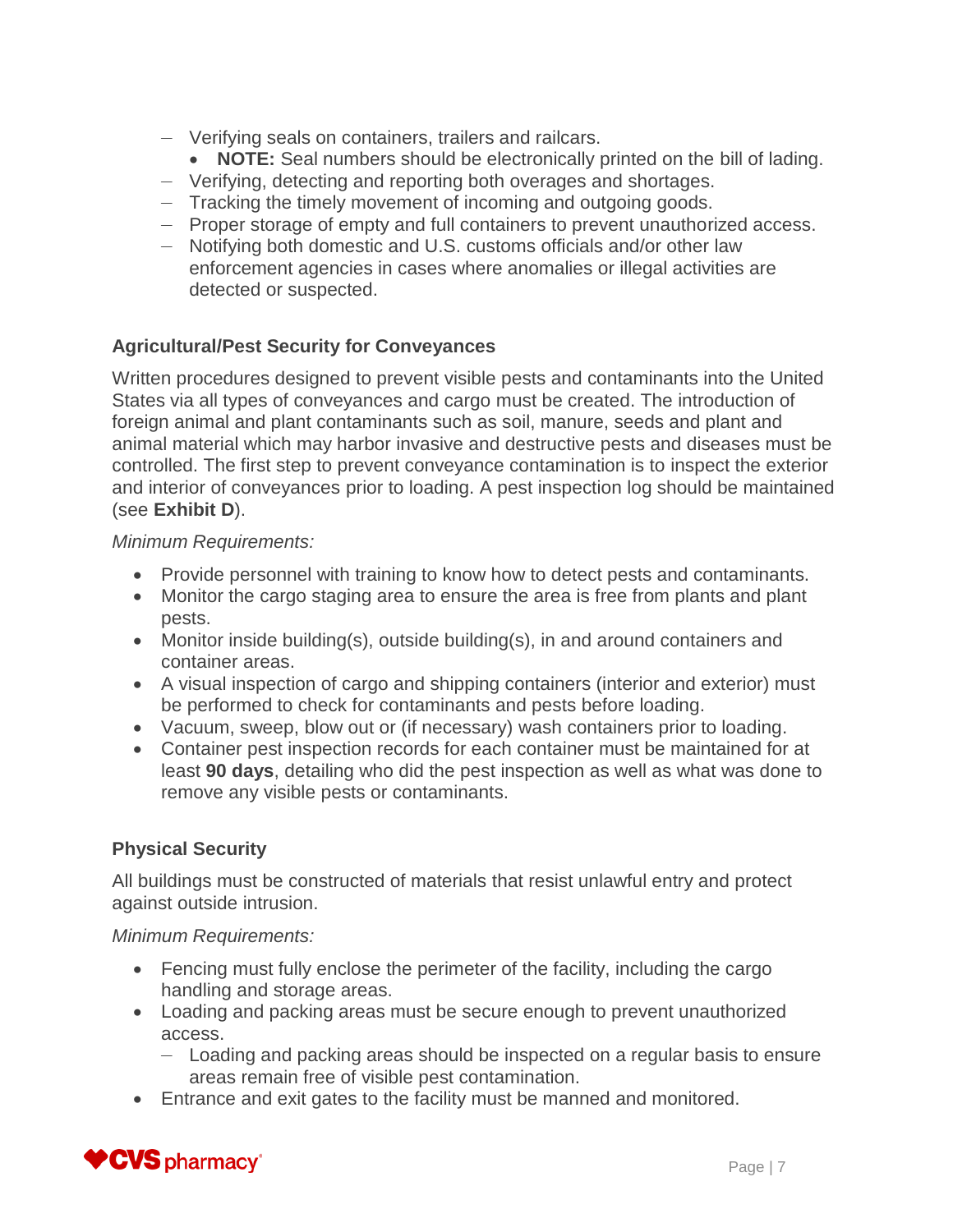- Facility must have working locking devices for all external and internal doors, windows, gates and fences.
- Facility must segregate and mark international, domestic, high-value and dangerous cargo within the warehouse by a safe, a cage or an otherwise fencedin area.
- Adequate lighting must be provided in all of the following areas: entrances, exits, cargo handling, storage areas, fence lines and parking areas.
- Fully functioning alarm systems and video surveillance cameras should be used to monitor the facility, including but not limited to the cargo handling and storage areas.
	- There must be a written policy and procedure in place governing the use, maintenance and protection of the video surveillance and alarm system.
	- Periodic, random reviews of video surveillance footage should be conducted by management, security or other designated personnel to verify that cargo security procedures are being followed.
- A minimum of **30 days** of video surveillance should be maintained on record at all times. CBP has recommended as a best practice to maintain video surveillance for 90 days.
- Parking areas for private passenger vehicles must be separated from the shipping, loading dock and cargo areas. A communication system (e.g., intercom, walkie-talkies, telephone) must be in place to contact internal security personnel or local law enforcement.
- All facility keys and access codes must be controlled by management.
- Records of routine inspections for the facility must be maintained for at least **90 days**. CBP has recommended as a best practice to maintain these records for at least 12 months.
- Protocols must be in place to prevent any tampering of sealed cartons.

### **Access Controls**

The positive identification of all employees, vendors and visitors (business clients including CVS Pharmacy employees, delivery drivers and so forth) is required. Unauthorized access to the shipping, loading dock and cargo areas must be prohibited.

*Minimum Requirements:*

- Photo identification badges for all employees and temporary workers must be worn visibly at all times while on the premises of the facility.
- All visitors must present photo identification upon arrival at the facility, and the following information must be recorded in a visitor log at a minimum:

— Date

- —First and last name
- —Visitor signature
- —Verification of photo identification (type verified as license or national ID card)
- Company
- —Time in and time out

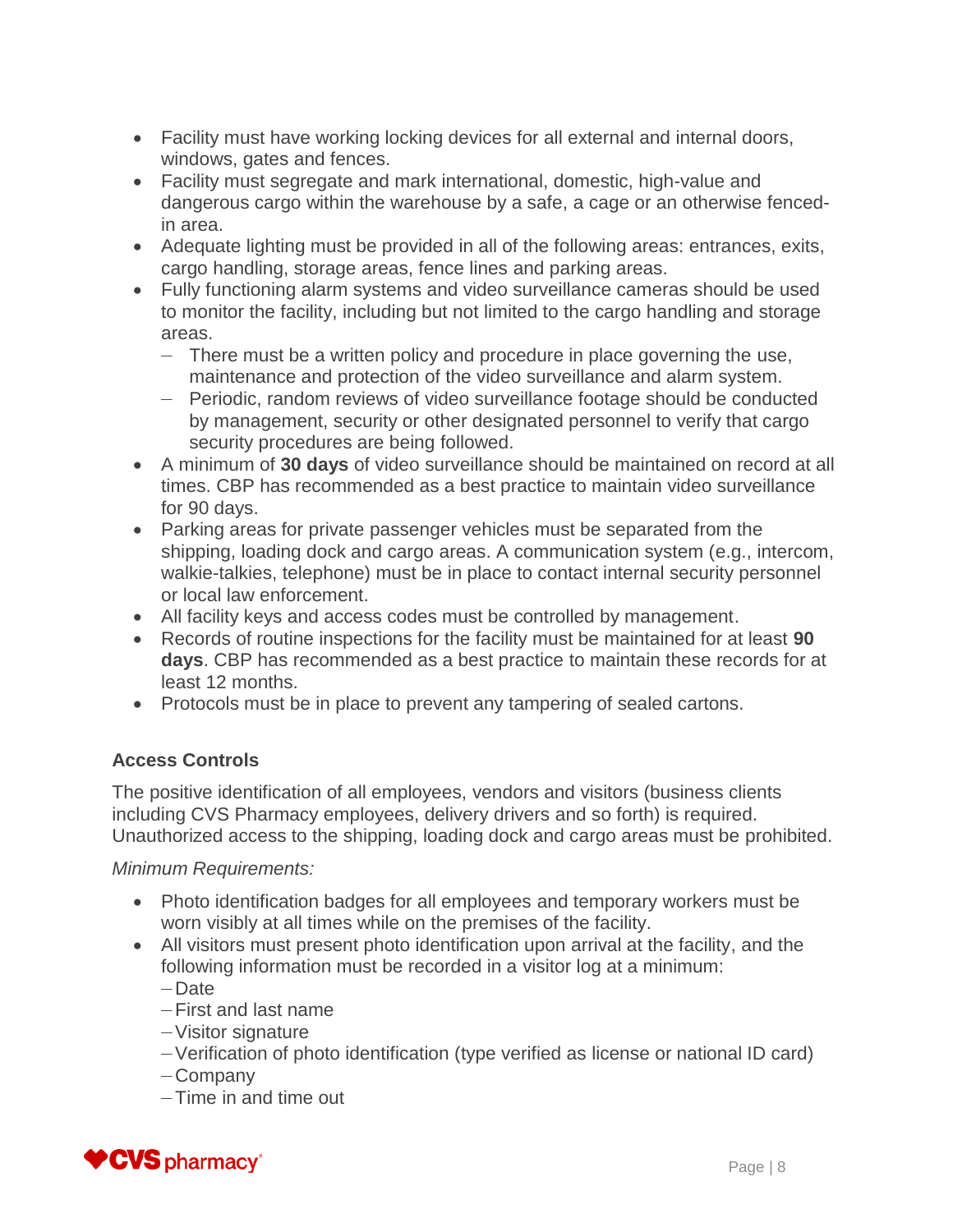- All visitors must have temporary badges visibly worn at all times while on the premises.
- All visitors must be escorted and monitored while on the premises.
- At least **6 months** of visitor log information must be maintained. CBP has recommended as a best practice to maintain visitor logs for at least 12 months.
- Employees must have access only to areas where they need to perform their job functions.
- An identification system must be in place that designates employees to specific areas of the facility (e.g., differently colored badges that signify who is allowed to be in certain areas of the facility).
- Written procedures must be in place to identify and authorize all persons entering the loading area.
- Written procedures for challenging unauthorized or unidentified individuals must be in place.
- Written procedures must be in place to remove identification and facility access immediately for terminated employees.
- Incoming mail and packages must be screened periodically to identify any suspicious substances or unusual activity (e.g., ticking noises), and procedures must be in place to educate employees on how to report suspicious packaging.
- Drivers delivering or receiving cargo must be identified before cargo is received or released.
- Facility must maintain in a secure manner a cargo pickup log that notates name, date and time of arrival, employer, truck/trailer number, departure time and seal number used at time of departure.

#### **Personnel Security**

Factories must have written policies on how to conduct employment screening and interviewing of prospective employees, to include periodic background checks and application verifications to the extent possible and allowed under local law.

- Employee applications that document past work history and references must be verified prior to employment.
- Official identification documents must be maintained on file in a secured area for all employees, including temporary workers.
- Consistent with local laws and regulations, background checks and investigations should be conducted for prospective employees and periodically for current employees based on cause and/or the sensitivity of the employee's position.
- Background checks should be verified for any contracted security personnel prior to hire.
- Procedures must be in place to remove identification, facility and system access for terminated employees.

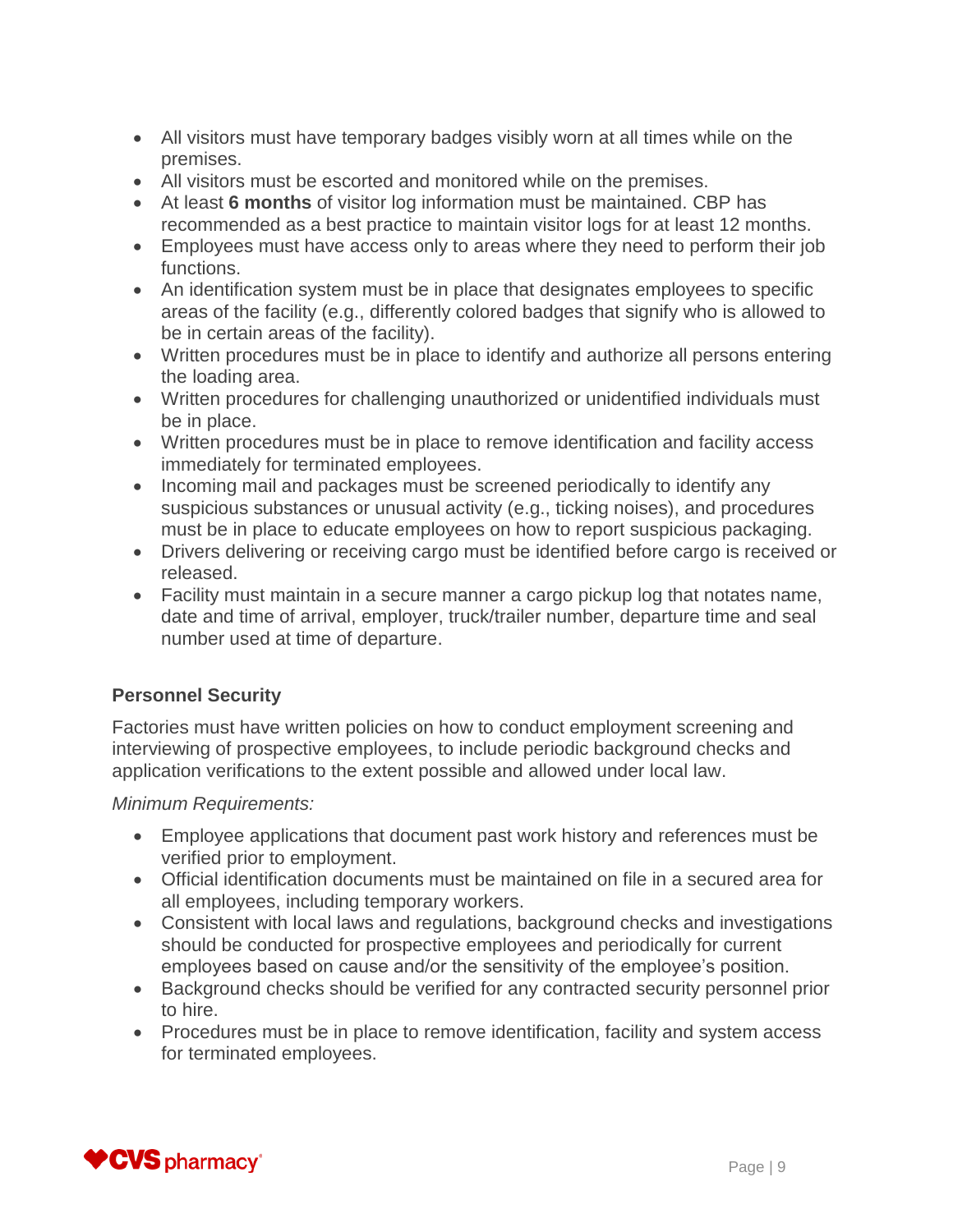Facility must have an Employee Code of Conduct that includes expectations and defines acceptable behaviors. Employees and contractors must acknowledge receipt.

#### **Training and Threat Awareness**

A security training and threat awareness program must be in place to educate employees on the threats posed by terrorists and contraband smugglers. These programs must encourage active employee participation in recognizing and reporting internal conspiracies, including maintaining cargo integrity and procedures for challenging individuals who are prohibited from accessing specific areas of the facility.

#### *Minimum Requirements:*

- Threat awareness training should be provided to all employees at least **once per year**. Training records with the information below must be maintained for all active employees:
	- Date of training
	- Content overview
	- Facilitator name
	- Employee name and signature
	- Employee position
- Additional training pertaining to recognizing, investigating and/or reporting suspicious cargo should be provided to all security guards and employees working in packing, warehouse and shipping/receiving areas.
	- **NOTE:** Refer to the "Security and Threat Awareness Mindmap" at [www.cbp.gov/sites/default/files/documents/Security%20Training%20and%20T](https://www.cbp.gov/sites/default/files/documents/Security%20Training%20and%20Threat%20Awareness%20Mindmap.pdf) [hreat%20Awareness%20Mindmap.pdf](https://www.cbp.gov/sites/default/files/documents/Security%20Training%20and%20Threat%20Awareness%20Mindmap.pdf) as a reference tool for developing CTPAT training content.
- As applicable based on position, employees must be trained on cybersecurity policies.

#### **Over-the-Road CTPAT Guidelines**

Factories must provide in writing security guidelines to all inland truckers transporting cargo for CVS Pharmacy. Factories also must maintain signed documentation from all truckers that they have received these guidelines.

#### *Minimum Requirements:*

- Procedures that stipulate how containers are subject to seal verification in the event the driver must leave the vehicle for any reason (e.g., during a rest stop) before arriving at the destination.
- Replacement seal procedures that address seal removal by government officials while containers are at the port or if a seal has been compromised while in transit.
- Reporting procedures for updating replacement seal numbers on all appropriate shipping documents before leaving the port of export.

### $PCVS$  pharmacy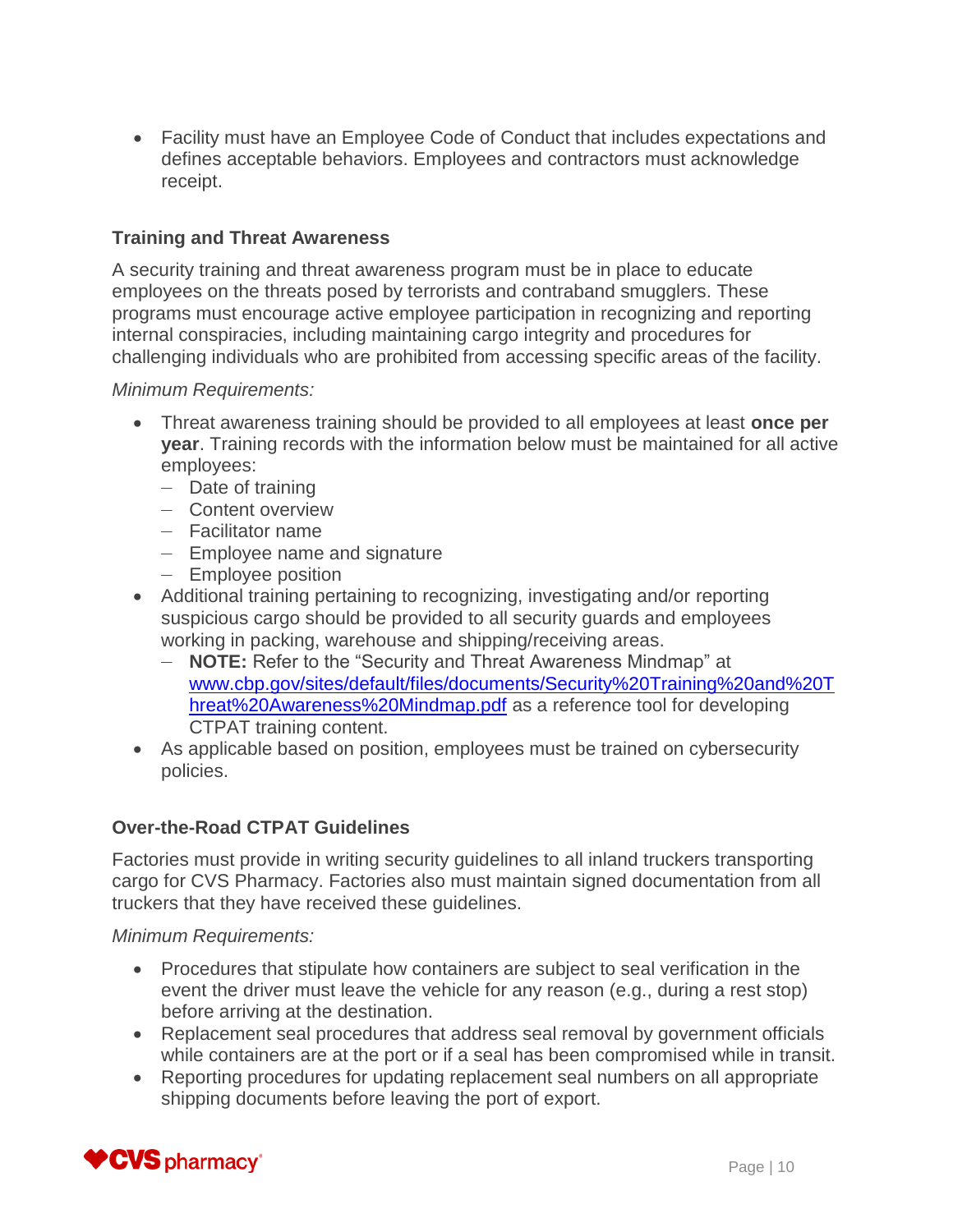- Factory should collaborate with their transportation provider to track conveyances from origin to final destination point.
- GPS tracking system should be used to monitor containerized cargo and to verify predetermined routes identified by management**.**

## **CVS Pharmacy Business Partner Agreement**

#### **Overview**

CVS Pharmacy has implemented a procedure that requires each supplier to review and sign the attached **Agreement to Strengthen Supply Chain Security Consistent with CTPAT Guidelines**. This agreement states that the supplier will establish procedures consistent with the security recommendations posted on [CBP.gov/Border-](https://www.cbp.gov/border-security/ports-entry/cargo-security/ctpat)[Security/Ports-Entry/Cargo-Security/CTPAT](https://www.cbp.gov/border-security/ports-entry/cargo-security/ctpat) and will communicate the information to manufacturing business partners in a documented and verifiable format. A copy of the agreement is found on the next page.

#### **Required Signatory**

A company officer (i.e., the purchase order vendor of record) must sign the Agreement.

#### **Submission**

The Agreement on page 12 must be signed and emailed to [David.Prata@CVSHealth.com](mailto:david.prata@cvshealth.com) within **7 business days**.

#### **Consequence of Default**

CVS Pharmacy reserves the right to use payment leverage methods if the agreement is not tendered in a timely manner. Questions regarding these procedures may be directed to [Cheryl.Martin@CVSHealth.com.](mailto:cheryl.martin@cvshealth.com)

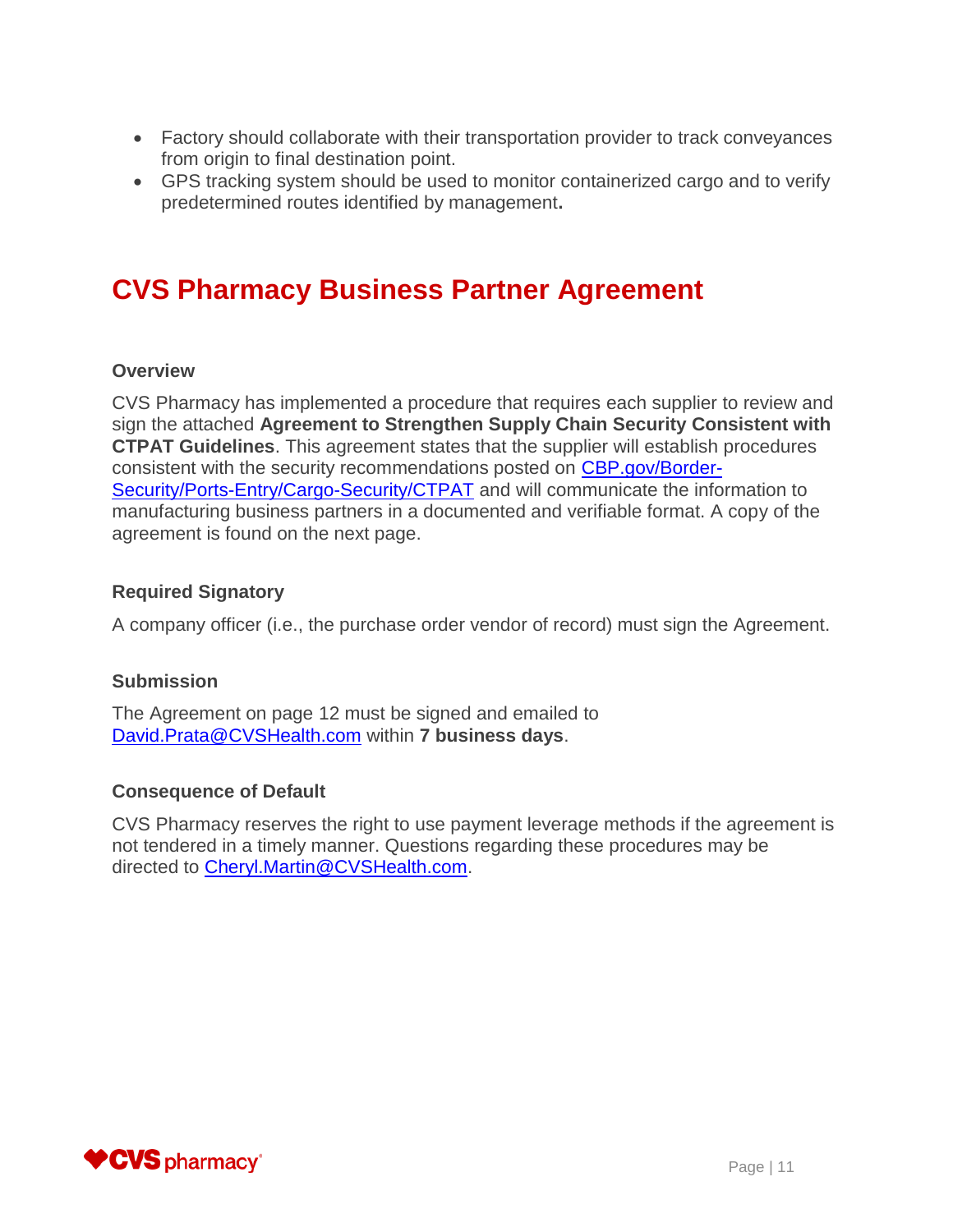### **Agreement to Strengthen Supply Chain Security Consistent with Customs Trade Partnership Against Terrorism Guidelines**

The Import Supplier agrees to develop and implement, within a framework consistent with the Customs Trade Partnership Against Terrorism (CTPAT) security criteria, a verifiable, documented program to enhance security procedures throughout its supply chain process, including, but not limited to, its manufacturing business partners. Where the Import Supplier does not exercise control of a production facility, transportation/ distribution entity or process in the supply chain, the Import Supplier agrees to communicate the CTPAT security criteria to its manufacturers and transportation/distribution service providers and, where practical, condition its relationships to those entities on the acceptance and implementation of the CTPAT security criteria.

The Import Supplier agrees to communicate the CVS Pharmacy supply chain security and CTPAT procedures to its manufacturers in a documented and verifiable format that can be made available upon request, and it understands that failure to do so may jeopardize its business relationship with CVS Pharmacy.

| Supplier Name: Name: Name: Name: Name: Name: Name: Name: Name: Name: Name: Name: Name: Name: Name: N                                                                                                                           |  |
|--------------------------------------------------------------------------------------------------------------------------------------------------------------------------------------------------------------------------------|--|
|                                                                                                                                                                                                                                |  |
|                                                                                                                                                                                                                                |  |
|                                                                                                                                                                                                                                |  |
|                                                                                                                                                                                                                                |  |
|                                                                                                                                                                                                                                |  |
|                                                                                                                                                                                                                                |  |
| Domestic Representative Email: University of the Communication of the Communication of the Communication of the Communication of the Communication of the Communication of the Communication of the Communication of the Commu |  |
| Is your company a CTPAT member with U.S. Customs and Border Protection?                                                                                                                                                        |  |
| Yes   No                                                                                                                                                                                                                       |  |
| Is your company a member of a non-U.S. supply chain security program (e.g.,<br>AEO)?                                                                                                                                           |  |

Yes | No

Some language in this agreement is derived from publications listed at [CBP.gov/Border-](https://www.cbp.gov/border-security/ports-entry/cargo-security/ctpat)[Security/Ports-Entry/Cargo-Security/CTPAT.](https://www.cbp.gov/border-security/ports-entry/cargo-security/ctpat)

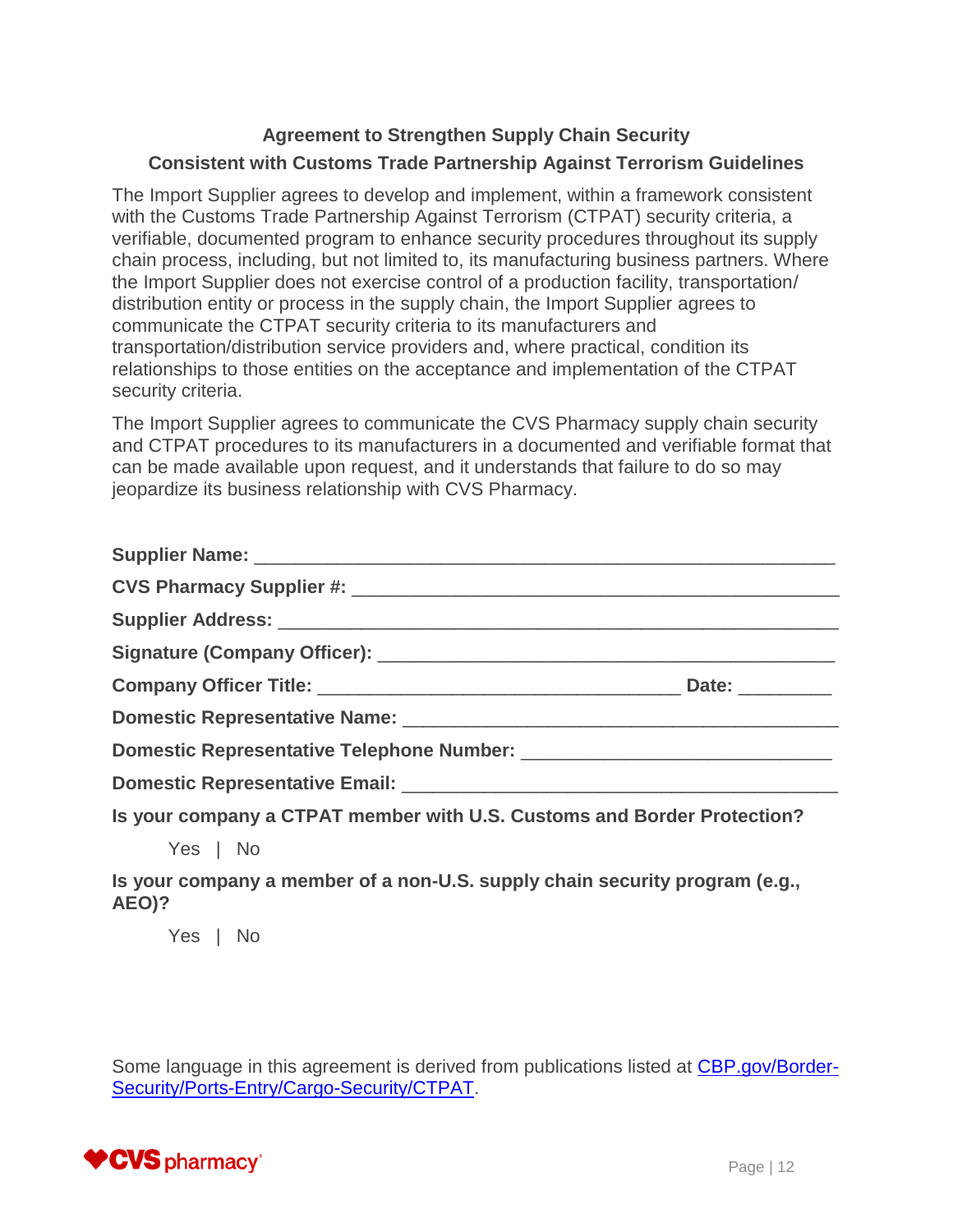## **Exhibit A**



#### **Seven-Point Container Inspection**

| FICASC MIULICS                                                   |                                                           |
|------------------------------------------------------------------|-----------------------------------------------------------|
| 1. Outside/Undercarriage                                         | 2. Inside/Outside Doors                                   |
| Check for structural damage (e.g., dents, holes, repairs).       | Ensure locks are secure and reliable.                     |
| $\square$ Support beams are visible.                             | $\Box$ Check for loose bolts.                             |
| Ensure no foreign objects are mounted on container.              | Ensure hinges are secure and reliable.                    |
| 3. Right Side                                                    | 4. Left Side                                              |
| $\square$ Look for unusual repairs to structural beams.          | □ Look for unusual repairs to structural beams.           |
| $\Box$ Repairs to the inside wall must be visible on the outside | Repairs to the inside wall must be visible on the outside |
| and vice versa.                                                  | and vice versa.                                           |
| 5. Front Wall                                                    | 6. Ceiling/Roof                                           |
| $\Box$ Front wall should be made of corrugated material.         | Ensure beams are visible.                                 |
| $\Box$ Interior blocks are visible and not false or absent.      | Ensure ventilation holes are visible. They should not be  |
| (Cardboard blocks are not normal.)                               | covered or absent.                                        |
| $\Box$ Ensure vents are visible.                                 | Ensure no foreign objects are mounted to the container.   |
| 7. Floor (Inside)                                                | 8. Seal Verification                                      |
| Ensure floor of container is flat.                               | □ Seal properly affixed.                                  |
| $\Box$ Ensure floor is uniform height.                           | Seal meets or exceeds PAS ISO 17712 standards.            |
| $\Box$ Look for unusual repairs to the floor.                    | $\Box$ Ensure seal is not broken/damaged.                 |

Before loading the container, you must conduct a seven-point inspection to ensure the safety of the whole container. If a container for CVS Pharmacy is damaged, or there is evidence of tampering, please contact Yusen Logistics for resolution prior to shipping.

Container Number: \_\_\_\_\_\_\_\_\_\_\_\_\_\_\_\_\_\_\_\_\_\_\_\_\_\_\_

Seal Number: \_\_\_\_\_\_\_\_\_\_\_\_\_\_\_\_\_\_\_\_\_\_\_\_\_\_\_\_\_\_\_

Full Name: \_\_\_\_\_\_\_\_\_\_\_\_\_\_\_\_\_\_\_\_\_\_\_\_\_\_\_\_\_\_\_\_\_

Signature: \_\_\_\_\_\_\_\_\_\_\_\_\_\_\_\_\_\_\_\_\_\_\_\_\_\_\_\_\_\_\_\_\_\_

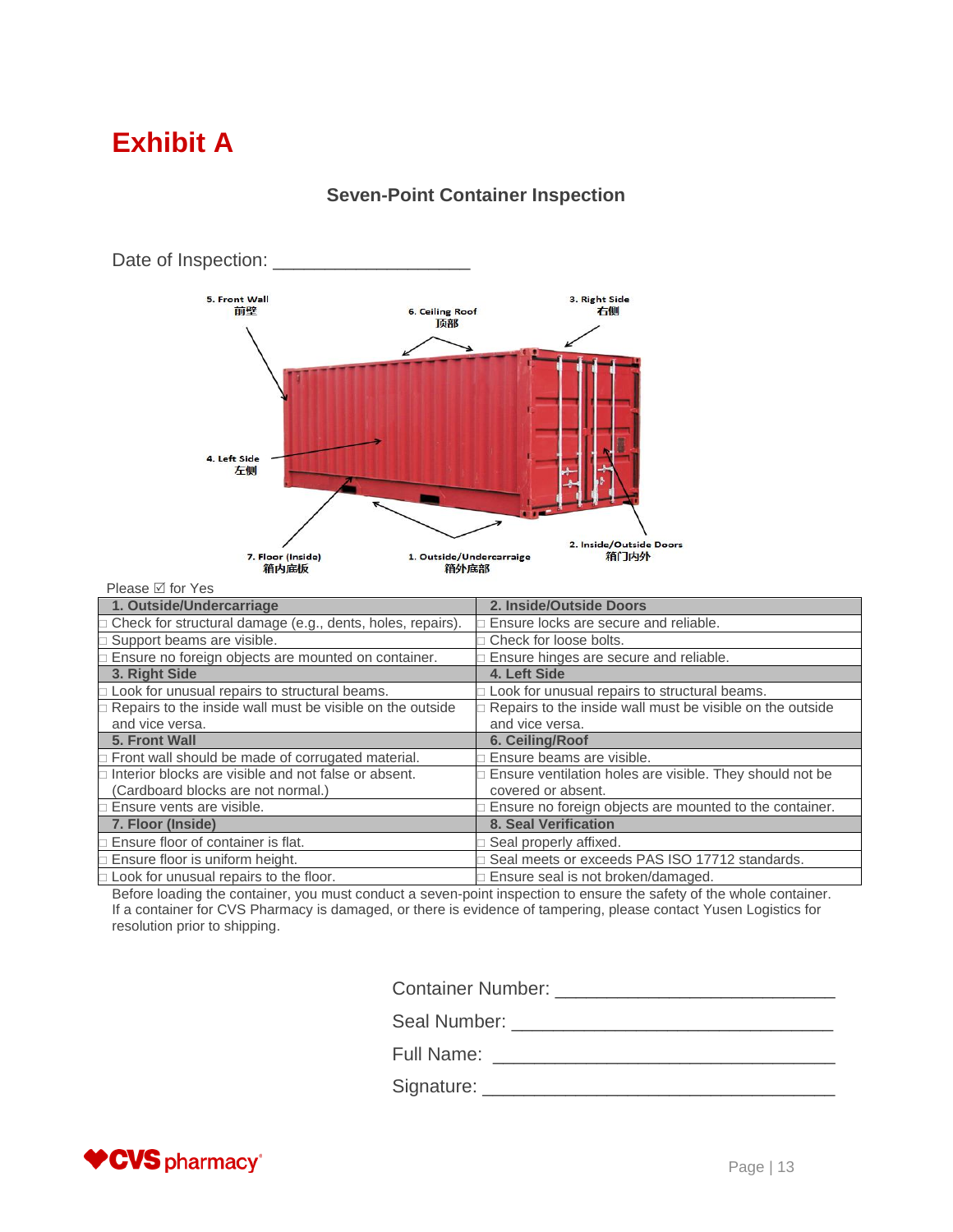# **Exhibit B**

### **ISO 17712 High-Security Seal**



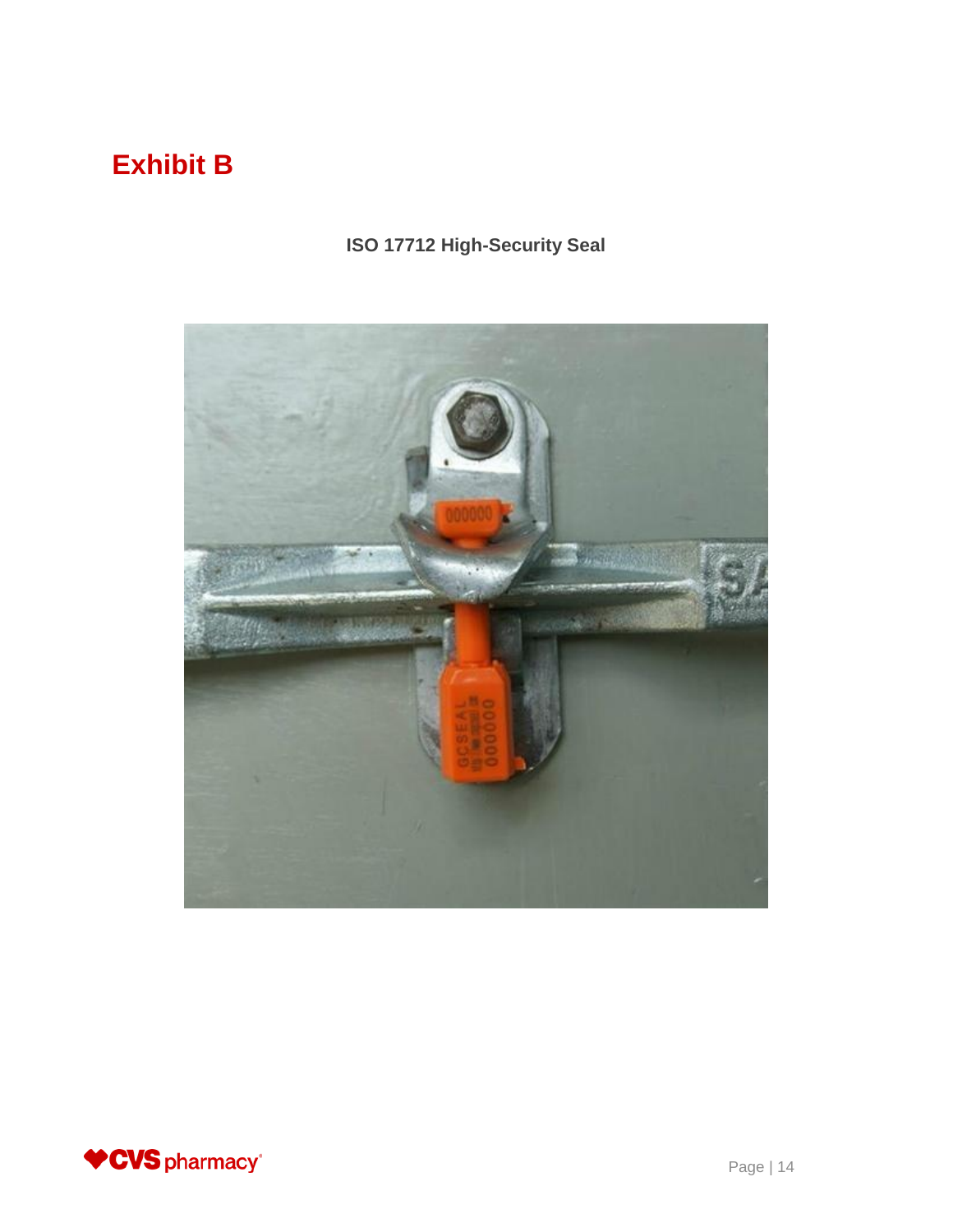# **Exhibit C**

### **Example of a Factory Outbound Shipment Log**

| <b>Factory Name:</b>    |                              |                                                       |                                       |                     |                                                           |                       |                             |                       |                              |                                                |
|-------------------------|------------------------------|-------------------------------------------------------|---------------------------------------|---------------------|-----------------------------------------------------------|-----------------------|-----------------------------|-----------------------|------------------------------|------------------------------------------------|
| <b>Factory Address:</b> |                              |                                                       |                                       |                     |                                                           |                       |                             |                       |                              |                                                |
|                         |                              |                                                       |                                       |                     |                                                           |                       |                             |                       |                              |                                                |
|                         |                              |                                                       |                                       |                     |                                                           |                       |                             |                       |                              |                                                |
|                         |                              | <b>Factory Contact Phone Number:</b>                  |                                       |                     |                                                           |                       |                             |                       |                              |                                                |
| <b>Carrier</b>          | <b>Driver</b><br><b>Name</b> | <b>Container /</b><br><b>Trailer</b><br><b>Number</b> | <b>Seal Number</b><br>(if applicable) | <b>Destination</b>  | <b>CVS</b><br><b>Pharmacy</b><br><b>Purchase</b><br>Order | Item<br><b>Number</b> | <b>Manifest</b><br>Quantity | <b>Date</b><br>Loaded | <b>Time</b><br><b>Loaded</b> | <b>Security</b><br><b>Guard</b><br><b>Name</b> |
| Bill's<br>Trucking      | Bill<br>Smith                | ABCU1234567                                           | 123456                                | Port of<br>Shanghai | 1234567                                                   | 123456                | 100                         | 2019-12-31            | 13:00                        | Sam<br>Jones                                   |
|                         |                              |                                                       |                                       |                     |                                                           |                       |                             |                       |                              |                                                |
|                         |                              |                                                       |                                       |                     |                                                           |                       |                             |                       |                              |                                                |
|                         |                              |                                                       |                                       |                     |                                                           |                       |                             |                       |                              |                                                |
|                         |                              |                                                       |                                       |                     |                                                           |                       |                             |                       |                              |                                                |